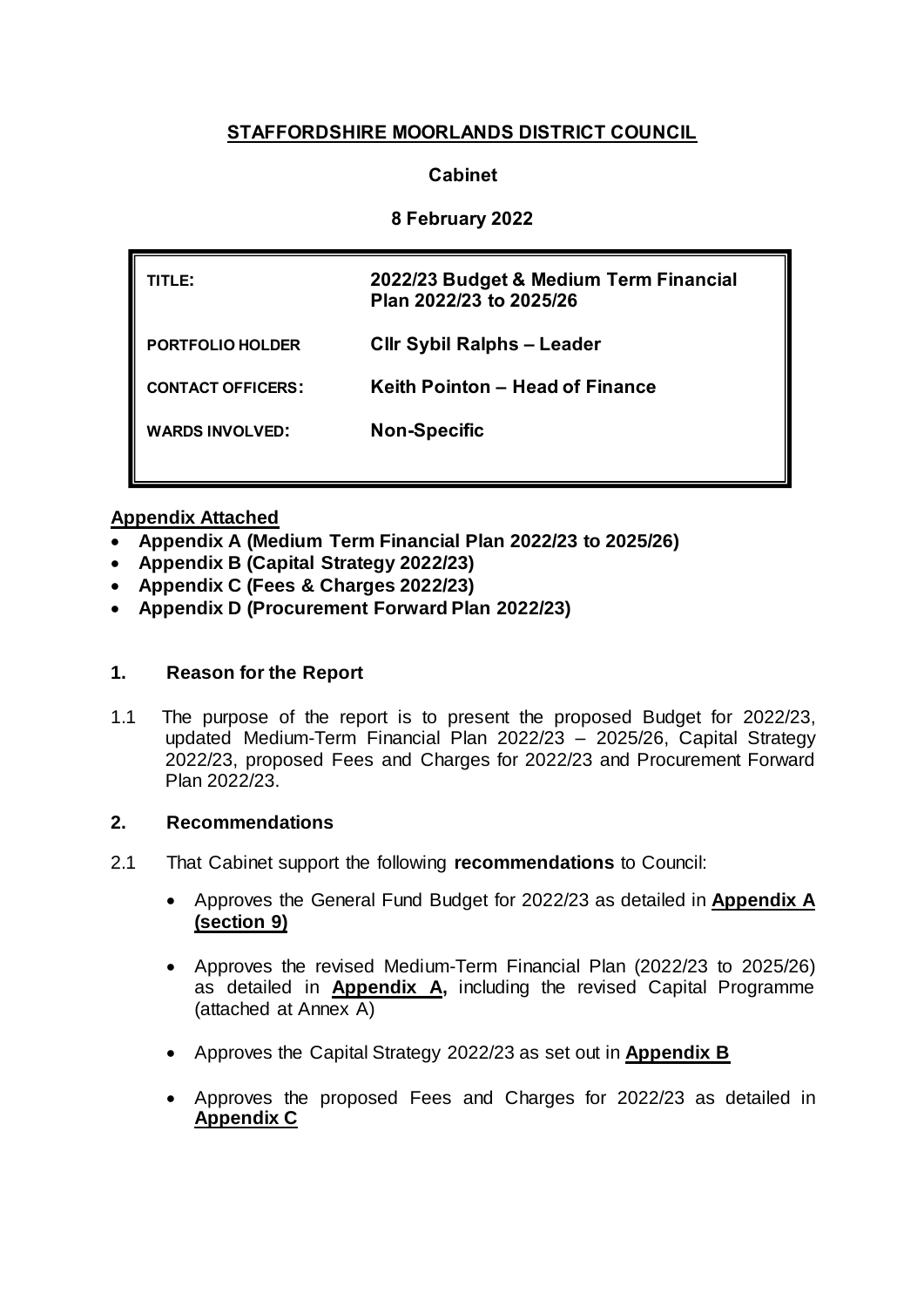- Approves the proposed Procurement Forward Plan for 2022/23, providing the authority to procure based on procurement activity detailed in **Appendix D**
- Approves a Band D Council Tax of £163.14 for 2022/23 (an increase of 2.99% from 2021/22)
- Approves a Band D Council Tax of £52.92 for Leek and £10.64 for Biddulph for 2022/23 (no increase from 2021/22) in respect of Special District Expenses
- Notes the Chief Finance Officer's view that the level of reserves are adequate for the Council based on this budget and the circumstances in place at the time of preparing it **(Appendix A Annex E)**

#### **3. Executive Summary**

- 3.1 This report makes recommendations to Council for the budget and the level of Council Tax for 2022/23. The report also provides an update on the Council's medium-term financial position through to 2025/26. Additionally, it establishes an overarching Capital Strategy, sets out the fees and charges that are proposed for 2022/23, and details the Procurement Forward Plan 2022/23.
- 3.2 The budget setting and medium term financial planning process provides the Council with the opportunity to plan its delivery of public services in accordance with local priorities. There are also risks around the outcomes of national funding reviews (i.e. fair funding; business rates retention; and new homes bonus) which may have a detrimental impact on the future financial position.
- 3.3 The current four year MTFP was updated in September 2021 to reflect further Covid-19 related pressures and updated economic forecasts in order to begin to understand the medium term financial impact.
- 3.4 This version of the MTFP updates the September forecasts, based on the provisional settlement information released in December, latest economic forecasts, assumptions around the timing and level of capital and revenue expenditure and income and the impact of the recovery from Covid-19.
- 3.5 The 2022/23 local government finance settlement was better than anticipated in the MTFP, but contained one-off monies or greater uncertainty and it was also a one-year settlement, which isn't good for medium term service planning.
- 3.6 The Council received £117k of Lower Tier Services Grant, which wasn't expected, as it was announced as a one-off grant last year. The assumption in setting the MTFP is that it won't recur. The Council also received £180k in the form of a new Services Grant. The Secretary of State has said that the Government "will then take the time to fully consider its future distribution". So this grant looks set to continue, but the Council's future share is unknown. The Council also received an allocation of £63k in Rural Services Delivery Grant, this is assumed to be on-going throughout the life of the plan.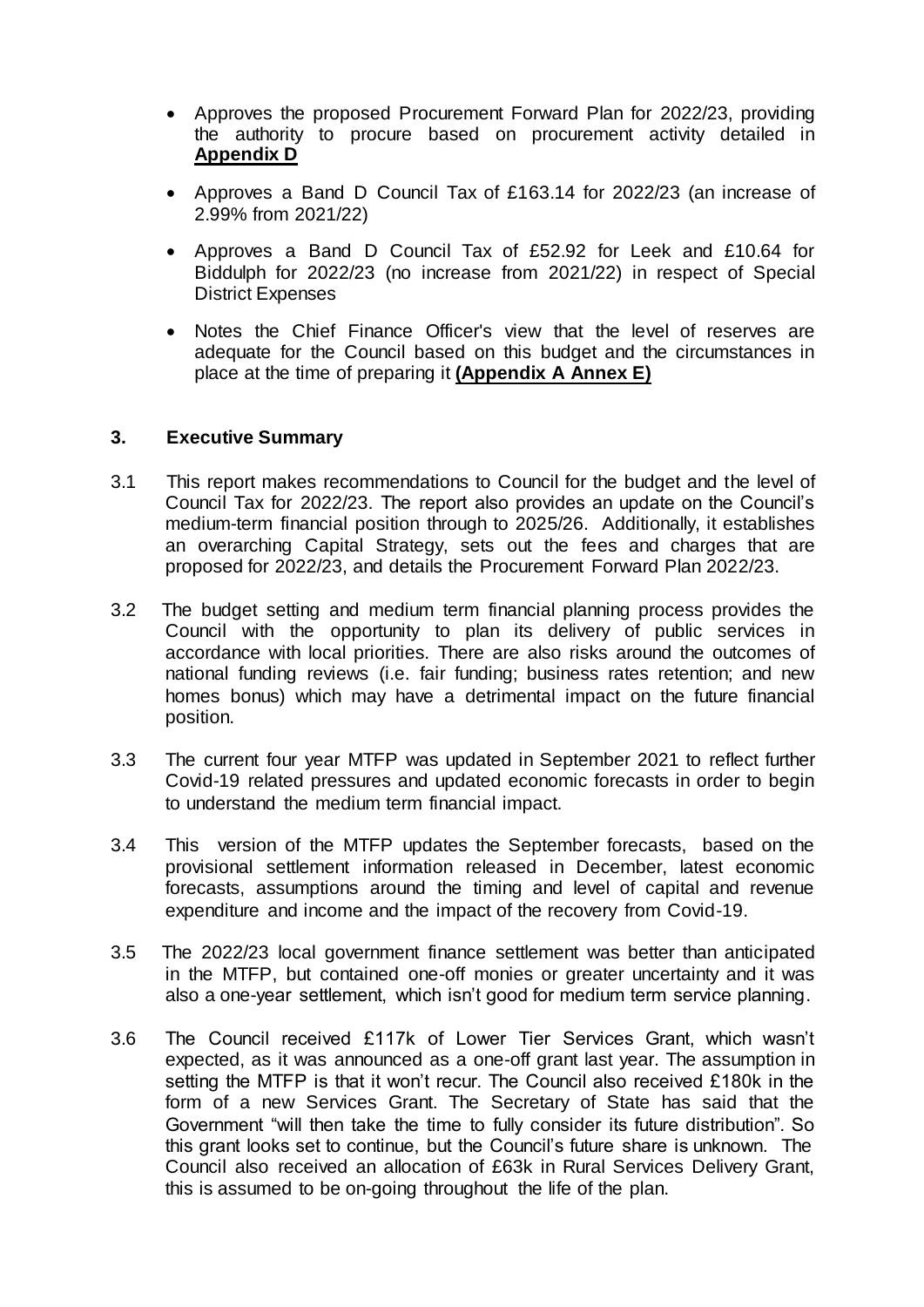- 3.7 Lastly, the Council received £255k in New Homes Bonus for 2022/23, which was anticipated and is positive news. In the finance settlement, the Government stated it would reform New Homes Bonus to improve how housing growth is incentivised, but it didn't say how this would be done. So, in the MTFP, it is prudent to revise downwards the Council's current reliance on it to balance in the medium term.
- 3.8 In terms of costs, the Council will incur costs higher than originally anticipated when setting the MTFP last year. The pay award for this year (2021/22) will be at least 1.75% and probably at least 2% next year. The current MTFP had anticipated 1.0% on the basis of a Government announced squeeze on public sector pay. General inflation will also be higher than anticipated last year, with an average consolidated rate in the 2022/23 budget of 3.5%, rather than 1.0%.
- 3.9 This leaves a balanced 2022/23 budget on both the revenue and capital side, but with greater uncertainty and risk in the MTFP for future years. Particularly so, as the outcomes from Government's business rates review, fair funding review, or new homes bonus review are all unknown.
- 3.10 The current efficiency strategy ends this year (2021/22). Any savings from recommissioning and re-procurement during the year will be taken. It is recommended that underspends at year end are put into a financial resilience reserve, which will provide a buffer if national reviews have negative impacts for the Council. And for the same reasons, work should begin on a new efficiency strategy during 2022/23.
- 3.11 The financial settlement allows for a 2% or up to £5 increase in Council Tax. It should be noted that Treasury's published figures do assume all Authorities maximise the increase. The way capping (or "referendum limits") works, if the maximum increase isn't taken then that opportunity is lost forever (there's no way to catch up in subsequent years).
- 3.12 Having completed the annual budget exercise, a balanced budget for 2022/23 has been achieved. The final General Fund budget proposal for 2022/23 provides for a net budget of £10,792,890 and a Council Tax increase of £4.74 on a Band D equivalent property (2.99%) with the Special District Expenses remaining at £52.92 (Leek) and £10.64 (Biddulph) respectively
- 3.13 A new financial year (2025/26) has been added to the MTFP and the overall financial assumptions have been updated for the four years. It must be stressed that there is a great deal of uncertainty in regard to this position, both from the coronavirus pandemic and the outcomes of national funding reviews (i.e. fair funding; business rates retention; and new homes bonus), which remain unknown at this stage.
- 3.14 The forecast predicts a balanced budget position by 2025/26 on the basis the Country has fully recovered from the Coronavirus pandemic at that point and the Council can once again become self-sustainable (without reliance on reserves) – albeit it with the risks identified above.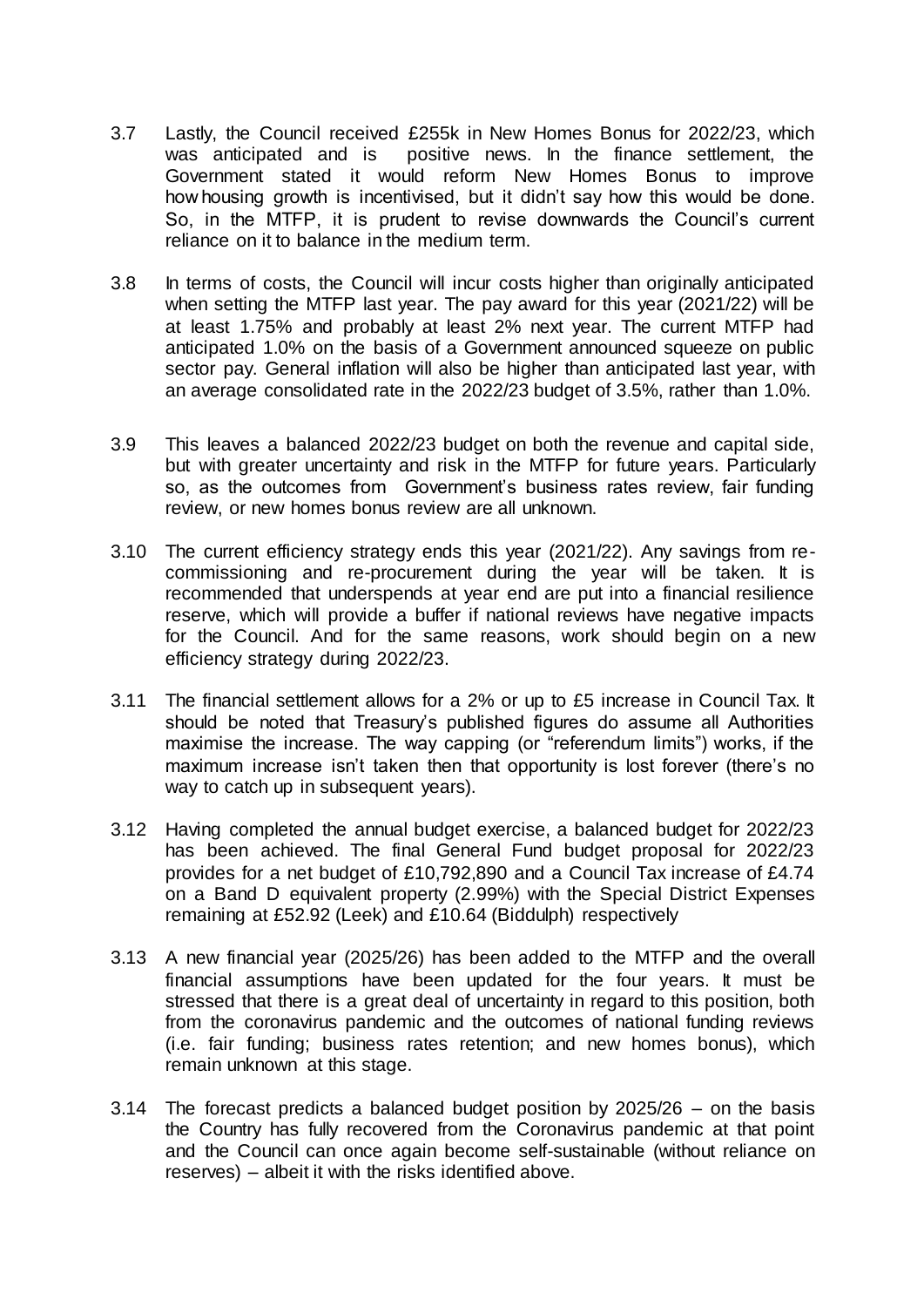- 3.15 The Capital Strategy and the Capital Programme have been updated and allow for additional investment in priority areas. The Medium Term Financial Plan includes an updated Capital Programme of £27,948,070 over the period 2021/22 – 2025/26.
- 3.15 The Procurement Forward Plan sets out details of the expected activity during 2022/23.

### **4. How this Report Links to Corporate Priorities**

4.1 The successful delivery of all corporate priorities is dependent upon the effective management of financial resources, which is the subject of this report.

## **5. Options and Analysis**

This report recommends a Council Tax level and associated budget, Medium Term Financial Plan, Capital Strategy (and future capital programme) and Fees & Charges for 2022/23 designed to best deliver the Council's corporate priorities within a balanced budget. Other options are feasible, but any alternatives would need to robustly identify the service and financial implications, in order to satisfy the Council's Section 151 Officer (under the Local Government Finance Act 1988, section 114) of the need to deliver a balanced budget.

#### **6. Implications**

- 6.1 Community Safety (Crime and Disorder Act 1998) None.
- 6.2 Workforce None.
- 6.3 Equality and Diversity/Equality Impact Assessment This report has been prepared in accordance with the Council's Equality and Diversity policies.

An Equalities Impact Assessment (EIA) has been undertaken on the Corporate Plan, which feeds into budget plans.

- 6.4 Financial Considerations There are substantial financial considerations contained throughout the report.
- 6.5 Legal

The Local Government Act 2000 states that it is the responsibility of the full Council, on the recommendation of the executive, to approve the budget and related council tax demand. The Local Government Act 2003, section 25 requires the council's Section 151 officer to report to the council on the robustness of the estimates made and the adequacy of the proposed financial reserves assumed in the budget calculations. The Local